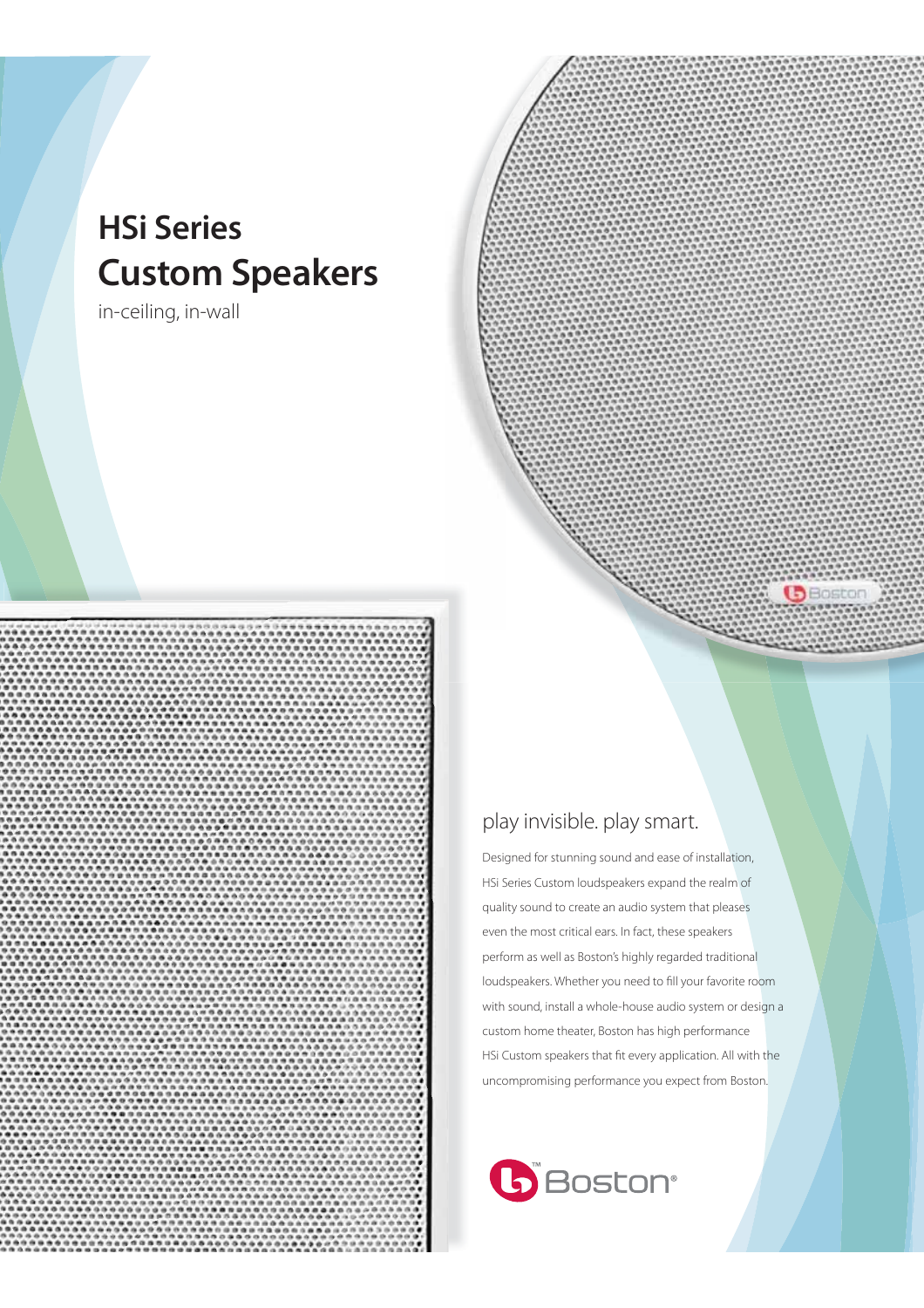- Boston designed tweeters for crystalline high-frequency sound
- Advanced Boston woofers for more bass from less amplifier power
- Easy-install features for existing walls or ceilings
- Key features<br>
 Boston designed tweete<br>
high-frequency sound<br>
 Advanced Boston woofe<br>
bass from less amplifier<br>
 Easy-install features for e<br>
walls or ceilings<br>
 Paint-ready surface allow<br>
match your wall or ceilin<br>
Red • Paint-ready surface allows you to match your wall or ceiling finish

Reduced Bezel Design for seamless integration with the wall or ceiling  $\sim$ 

Magnetic grilles for Magnetic grilles<br>easy installation

# *Optional Accessories*



Cover Plates



New Construction Brackets



Fire Rated Back Boxes



HSi 4830 3-Way 8" In-Ceiling Speaker

### **3-Way LCR 2-Way LCR**



HSi 455W2 2-Way Dual 5¼" In-Wall Speaker

### **Single Speaker Stereo**



HSi 460T2 6" Stereo In-Ceiling Speaker (6" driver in a 5¼" cutout)



HSi 475T2 6½" Stereo In-Wall Speaker



HSi 470T2 6½" Stereo In-Ceiling Speaker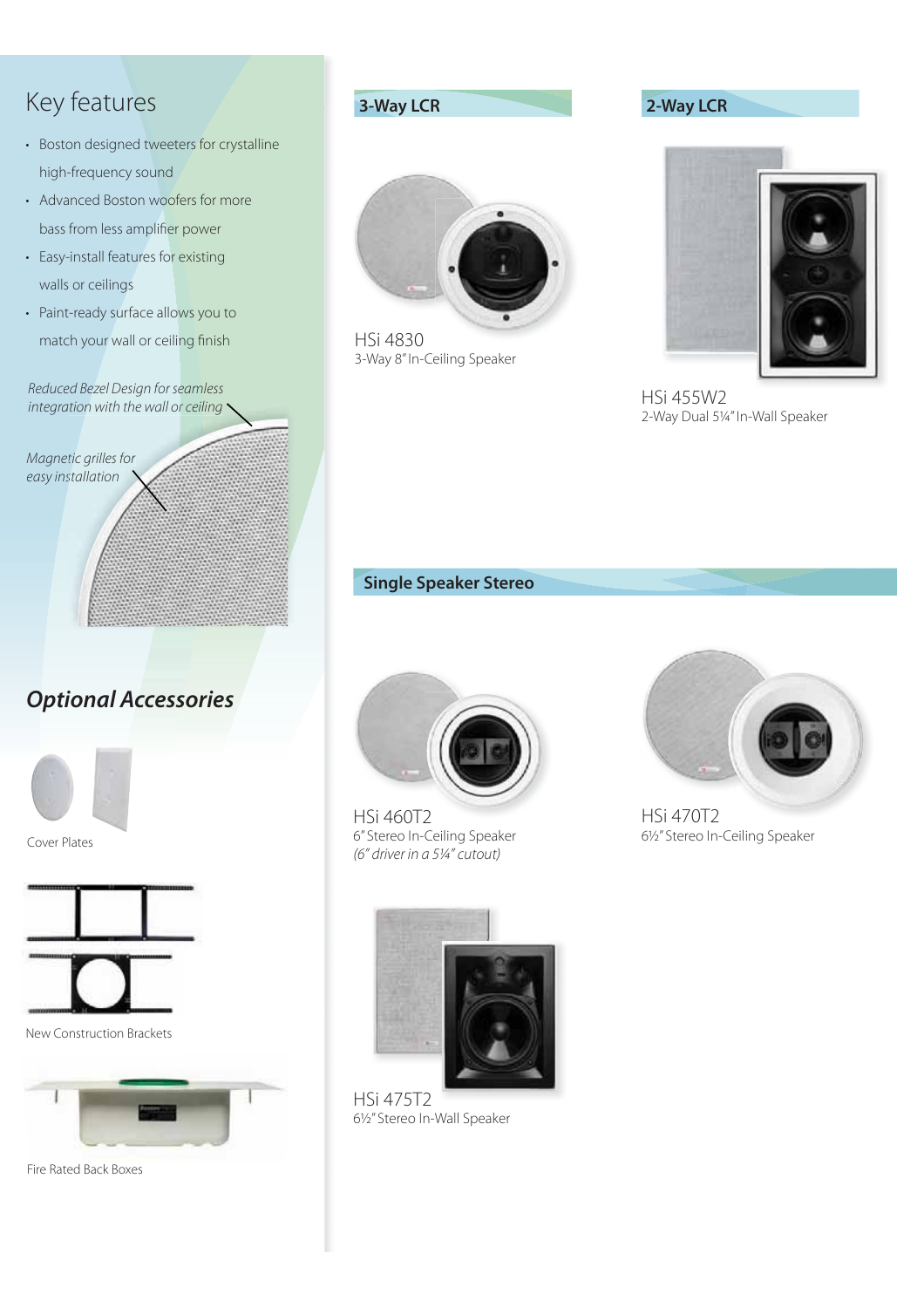

2-Way 5¼" In-Wall Speaker



HSi 270 2-Way 6½" In-Ceiling Speaker



HSi 470 2-Way 6½" In-Ceiling Speaker



HSi 275 2-Way 6½" In-Wall Speaker



2-Way 6½" In-Wall Speaker



HSi 480 2-Way 8" In-Ceiling Speaker



HSi 485 2-Way 8" In-Wall Speaker

# What it means to be from Boston

First and foremost, Boston is an engineering company, and every Boston system is optimized to meet the highest performance standards (our own). Of course, performance is only one measure of value. So we're careful to build all our products with strict attention to everything from the choice of materials to the details of fit and finish. It's how we've been exceeding the expectations of serious listeners for more than thirty years.



bostonacoustics.com